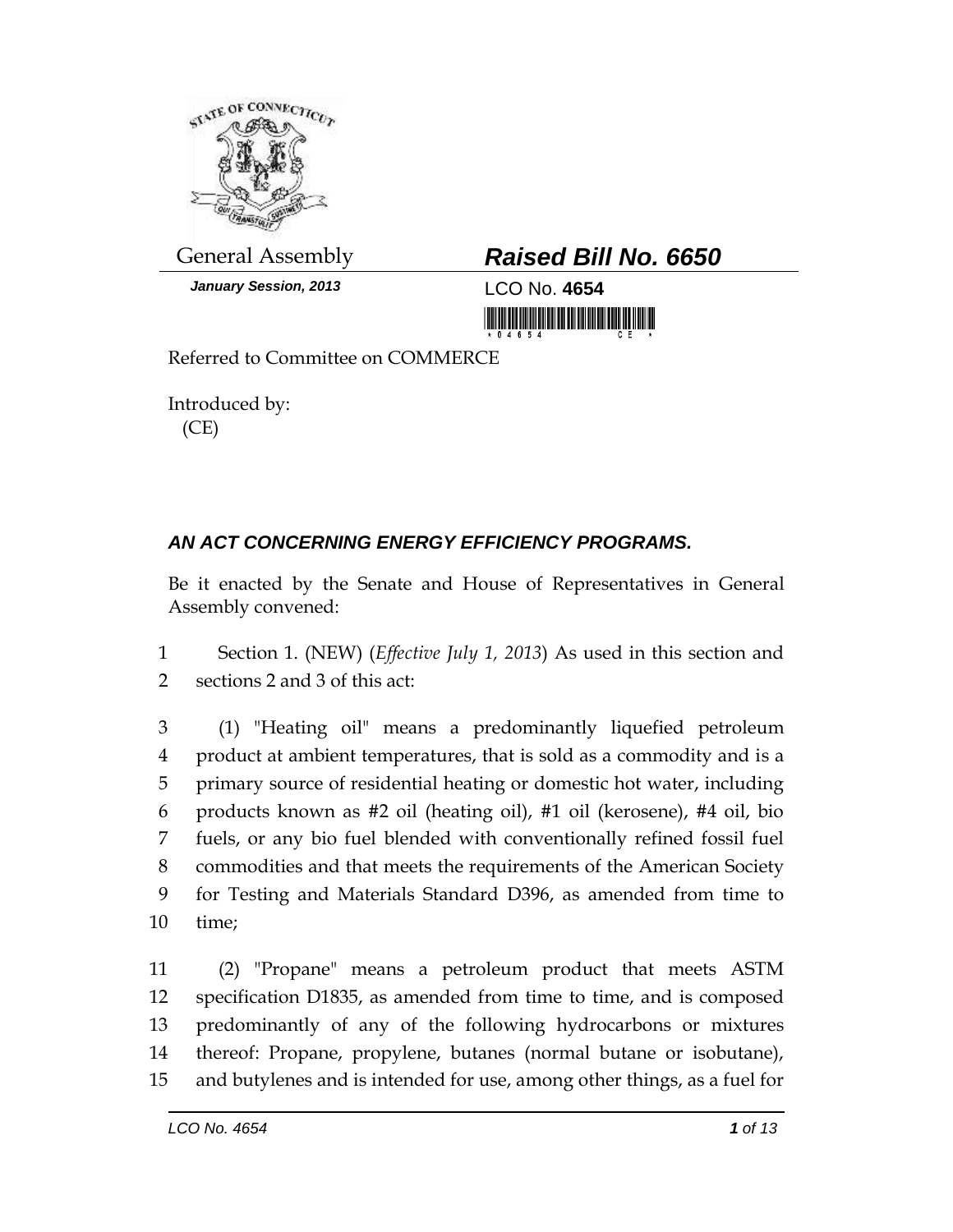residential heating; and

 (3) "Vessel" has the same meaning as in section 15-127 of the general statutes.

 Sec. 2. (NEW) (*Effective July 1, 2013*) (a) There is created a fund to be known as the Oil Heat and Propane Energy Efficiency Fund, which shall be held in trust separate and apart from all other moneys, funds and accounts. The fund shall contain any moneys required by law to be deposited therein, including the proceeds from the excise tax imposed pursuant to section 3 of this act. The fund shall not be subject to appropriation or allotment. Any balance remaining in the fund at the end of any fiscal year shall be carried forward in the fund for the fiscal year next succeeding. The Fuel Oil Conservation Board shall authorize disbursements from the fund to the Energy Conservation and Load Management Fund in amounts consistent with the plan developed pursuant to section 16-245m of the general statutes, as amended by this act.

 (b) All moneys received or collected by the state or any officer thereof on account of, or derived from, the excise tax imposed pursuant to section 3 of this act shall be credited by the State Treasurer to the Oil Heat and Propane Energy Efficiency Fund.

 (c) The Fuel Oil Conservation Board shall report to the Department of Energy and Environmental Protection on a quarterly basis with a statement of (1) all amounts credited to the fund, by source, and (2) all expenditures made from the fund.

 Sec. 3. (NEW) (*Effective July 1, 2013)* (a) An excise tax per gallon of heating oil and propane, each as defined in section 1 of this act, is hereby imposed in the following amounts on the following dates, upon all persons licensed to sell such fuel under the provisions of section 16a-23m of the general statutes: (1) One and one-half cents per gallon on or after July 1, 2013, but before July 1, 2014; (2) two and one-half cents per gallon on or after July 1, 2014, but before July 1, 2015; and (3)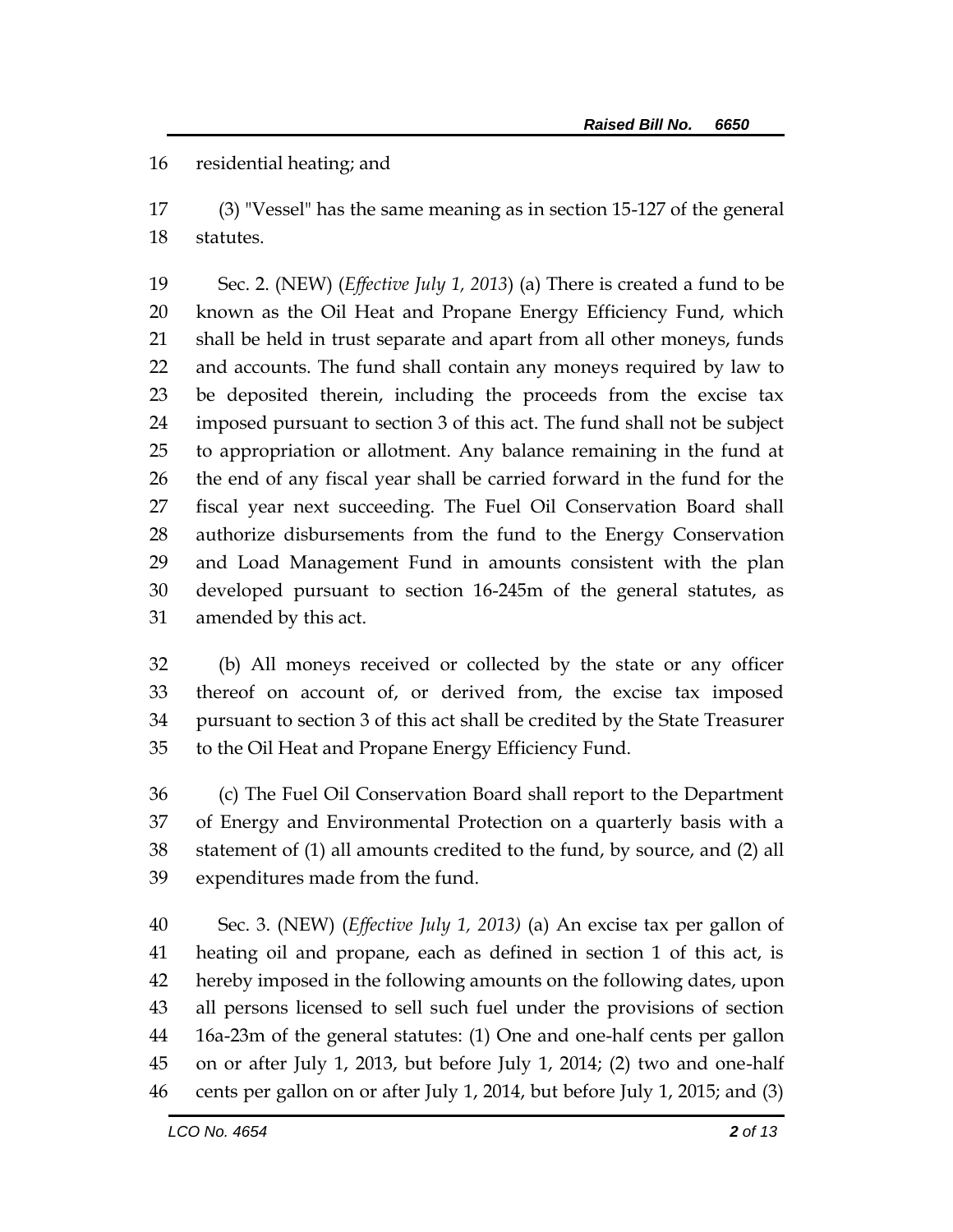three and one-half cents per gallon on or after July 1, 2015, provided no excise tax shall be imposed on such fuel used by vessels, railroad, utilities, farmers and the military or such fuel sold for purposes other than for residential heating or domestic hot water.

 (b) Each such licensee shall, not later than the first business day of the second month next following the date on which such tax is imposed, file with the Commissioner of Revenue Services, on forms prescribed by said commissioner, a report that shall show the number of gallons of fuel in inventory as of the close of business on the date on which such tax is imposed, or at midnight of such date, and at the same time shall pay such tax based upon the total gallonage shown on such report. The Department of Energy and Environmental Protection shall cooperate with the Commissioner of Revenue Services in the enforcement of this tax. Failure to file such report and pay the tax when due shall be sufficient reason to revoke any state license or permit held by such person and interest at the rate of one per cent per month or fraction thereof shall be assessed on the amount of such tax not paid when due, from the date such tax becomes due to the date of payment.

 Sec. 4. Section 16-245m of the general statutes is repealed and the following is substituted in lieu thereof (*Effective July 1, 2013*):

 (a) (1) On and after January 1, 2000, the Public Utilities Regulatory Authority shall assess or cause to be assessed a charge of three mills per kilowatt hour of electricity sold to each end use customer of an electric distribution company to be used to implement the program as provided in this section for conservation and load management programs but not for the amortization of costs incurred prior to July 1, 1997, for such conservation and load management programs.

 (2) Notwithstanding the provisions of this section, receipts from such charge shall be disbursed to the resources of the General Fund during the period from July 1, 2003, to June 30, 2005, unless the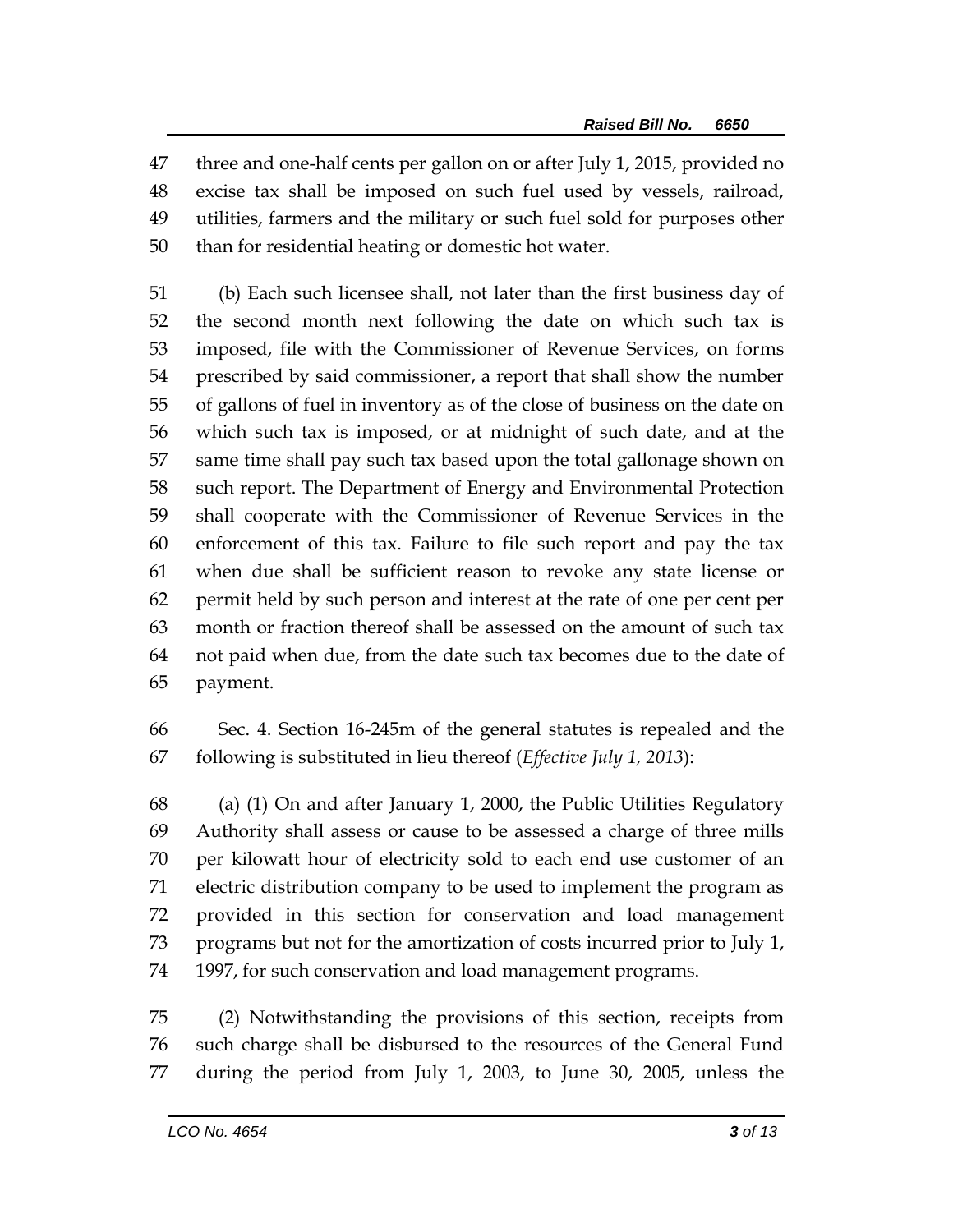authority shall, on or before October 30, 2003, issue a financing order for each affected electric distribution company in accordance with sections 16-245e to 16-245k, inclusive, to sustain funding of conservation and load management programs by substituting an equivalent amount, as determined by the authority in such financing order, of proceeds of rate reduction bonds for disbursement to the resources of the General Fund during the period from July 1, 2003, to June 30, 2005. The authority may authorize in such financing order the issuance of rate reduction bonds that substitute for disbursement to the General Fund for receipts of both the charge under this subsection and under subsection (b) of section 16-245n and also may, in its discretion, authorize the issuance of rate reduction bonds under this subsection and subsection (b) of section 16-245n that relate to more than one electric distribution company. The authority shall, in such financing order or other appropriate order, offset any increase in the competitive transition assessment necessary to pay principal, premium, if any, interest and expenses of the issuance of such rate reduction bonds by making an equivalent reduction to the charge imposed under this subsection, provided any failure to offset all or any portion of such increase in the competitive transition assessment shall not affect the need to implement the full amount of such increase as required by this subsection and by sections 16-245e to 16-245k, inclusive. Such financing order shall also provide if the rate reduction bonds are not issued, any unrecovered funds expended and committed by the electric distribution companies for conservation and load management programs, provided such expenditures were approved by the authority after August 20, 2003, and prior to the date of determination that the rate reduction bonds cannot be issued, shall be recovered by the companies from their respective competitive transition assessment or systems benefits charge but such expenditures shall not exceed four million dollars per month. All receipts from the remaining charge imposed under this subsection, after reduction of such charge to offset the increase in the competitive transition assessment as provided in this subsection, shall be disbursed to the Energy Conservation and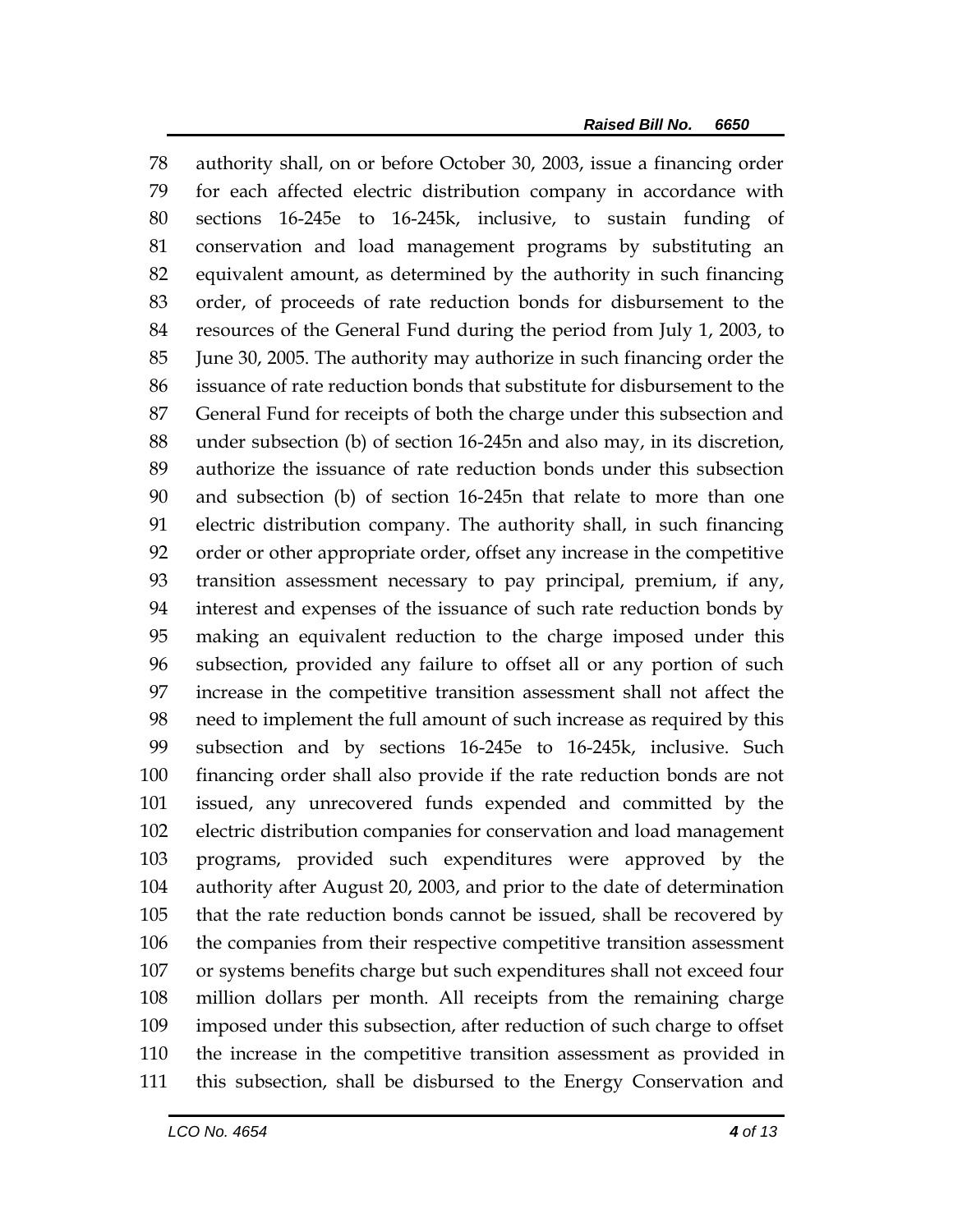Load Management Fund commencing as of July 1, 2003. Any increase in the competitive transition assessment or decrease in the conservation and load management component of an electric distribution company's rates resulting from the issuance of or obligations under rate reduction bonds shall be included as rate adjustments on customer bills.

(3) Repealed by P.A. 11-61, S. 187.

 (b) The electric distribution company shall establish an Energy Conservation and Load Management Fund which shall be held separate and apart from all other funds or accounts. Receipts from the charge imposed under subsection (a) of this section and disbursements from the Oil Heat and Propane Energy Efficiency Fund pursuant to section 2 of this act shall be deposited into the fund. Any balance remaining in the fund at the end of any fiscal year shall be carried forward in the fiscal year next succeeding. Disbursements from the fund by electric distribution companies to carry out the plan developed under subsection (d) of this section shall be authorized by the Public Utilities Regulatory Authority upon its approval of such plan.

 (c) The Commissioner of Energy and Environmental Protection shall appoint and convene an Energy Conservation Management Board which shall include representatives of: (1) An environmental group knowledgeable in energy conservation program collaboratives; (2) a representative of the Office of Consumer Counsel; (3) the Attorney General; (4) the electric distribution companies in whose territories the activities take place for such programs; (5) a state-wide manufacturing association; (6) a chamber of commerce; (7) a state-wide business association; (8) a state-wide retail organization; (9) a representative of a municipal electric energy cooperative created pursuant to chapter 101a; (10) two representatives selected by the gas companies in this state; and (11) residential customers. Such members shall serve for a period of five years and may be reappointed. Representatives of gas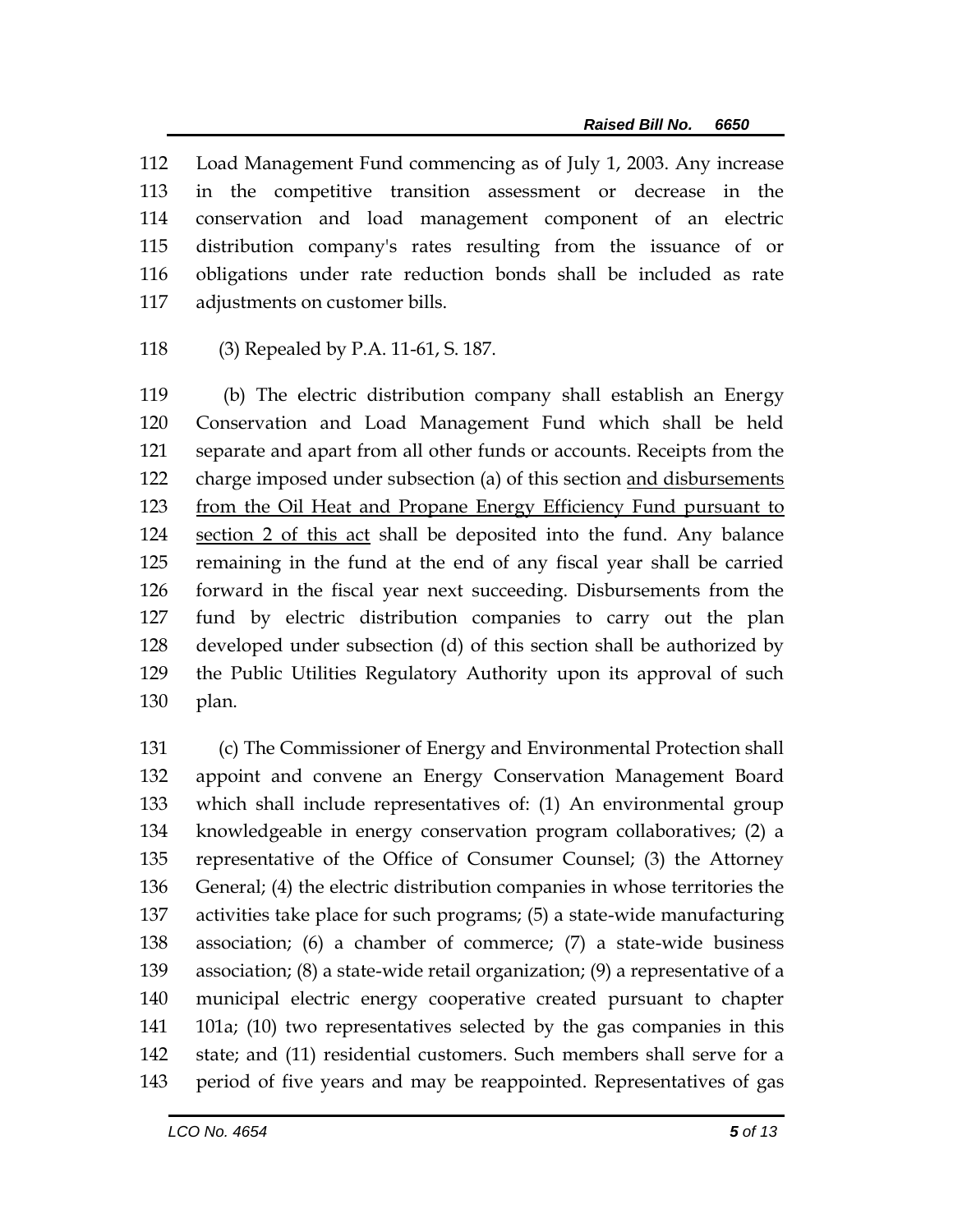companies, electric distribution companies and the municipal electric energy cooperative shall be nonvoting members of the board. The commissioner shall serve as the chairperson of the board.

147 (d) (1) The Energy Conservation Management Board and the Fuel Oil Conservation Board, established under section 16a-22n, shall advise and assist the electric distribution companies in the development and implementation of a comprehensive plan, which plan shall be approved by the Department of Energy and Environmental Protection, to implement cost-effective energy conservation programs and market transformation initiatives. Such plan shall include steps that would be needed to achieve the goal of weatherization of eighty per cent of the state's residential units by 2030. Each program contained in the plan shall be reviewed by the electric distribution company and either accepted or rejected by the Energy Conservation Management Board prior to submission to the department for approval. Each program contained in the plan concerning consumers of heating oil or propane shall be reviewed by the electric distribution company and either accepted or rejected by the Energy Conservation Management Board and the Fuel Oil conservation board prior to submission to the department for approval. The Energy Conservation Management Board and the Fuel Oil Conservation Board shall, as part of **[**its**]** their review, examine opportunities to offer joint programs providing similar efficiency measures that save more than one fuel resource or otherwise to coordinate programs targeted at saving more than one fuel resource. Any costs for joint programs shall be allocated equitably among the conservation programs. The Energy Conservation Management Board and the Fuel Oil Conservation Board shall give preference to projects that maximize the reduction of federally mandated congestion charges. The Department of Energy and Environmental Protection shall, in an uncontested proceeding during which the department may hold a public hearing, approve, modify or reject the comprehensive plan 176 prepared pursuant to this subsection.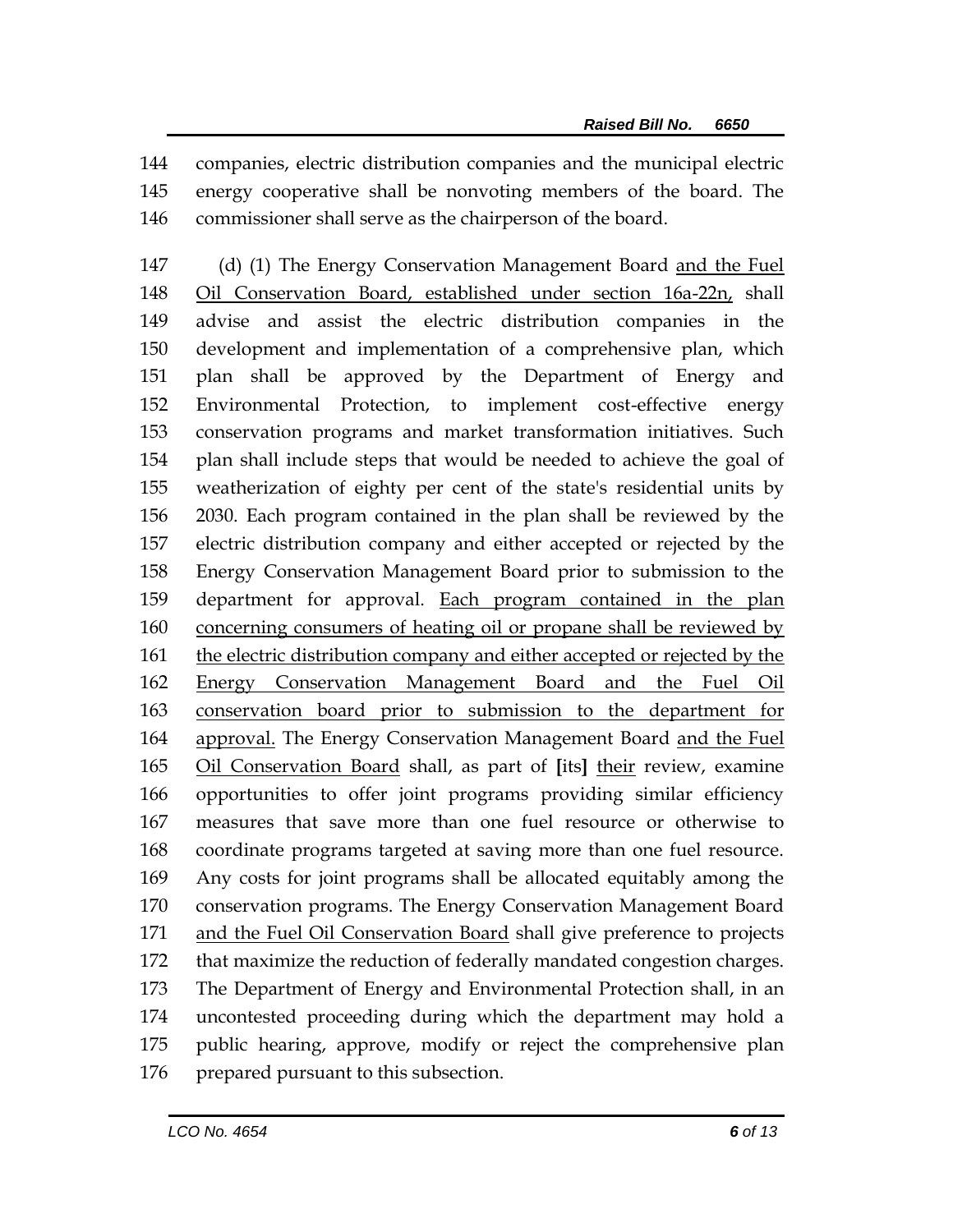(2) There shall be a joint committee of the Energy Conservation Management Board, the Fuel Oil Conservation Board and the board of directors of the Clean Energy Finance and Investment Authority, **[**. The board and the advisory committee**]** which shall each appoint members to such joint committee. The joint committee shall examine opportunities to coordinate the programs and activities funded by the Clean Energy Fund pursuant to section 16-245n with the programs and activities contained in the plan developed under this subsection to reduce the long-term cost, environmental impacts and security risks of energy in the state. Such joint committee shall hold its first meeting on or before August 1, 2005.

 (3) Programs included in the plan developed under subdivision (1) of this subsection shall be screened through cost-effectiveness testing that compares the value and payback period of program benefits to program costs to ensure that programs are designed to obtain energy savings and system benefits, including mitigation of federally mandated congestion charges, whose value is greater than the costs of the programs. Program cost-effectiveness shall be reviewed annually, or otherwise as is practicable, and shall incorporate the results of the evaluation process set forth in subdivision (4) of this subsection. If a program is determined to fail the cost-effectiveness test as part of the review process, it shall either be modified to meet the test or shall be terminated. On or before March 1, 2005, and on or before March first annually thereafter, the board shall provide a report, in accordance with the provisions of section 11-4a, to the joint standing committees of the General Assembly having cognizance of matters relating to energy and the environment that documents (A) expenditures and fund balances and evaluates the cost-effectiveness of such programs 205 conducted in the preceding year, including any increased cost- effectiveness owing to programs that save more than one fuel resource, and (B) the extent to and manner in which the programs of such board collaborated and cooperated with programs, established under section 7-233y, of municipal electric energy cooperatives. To maximize the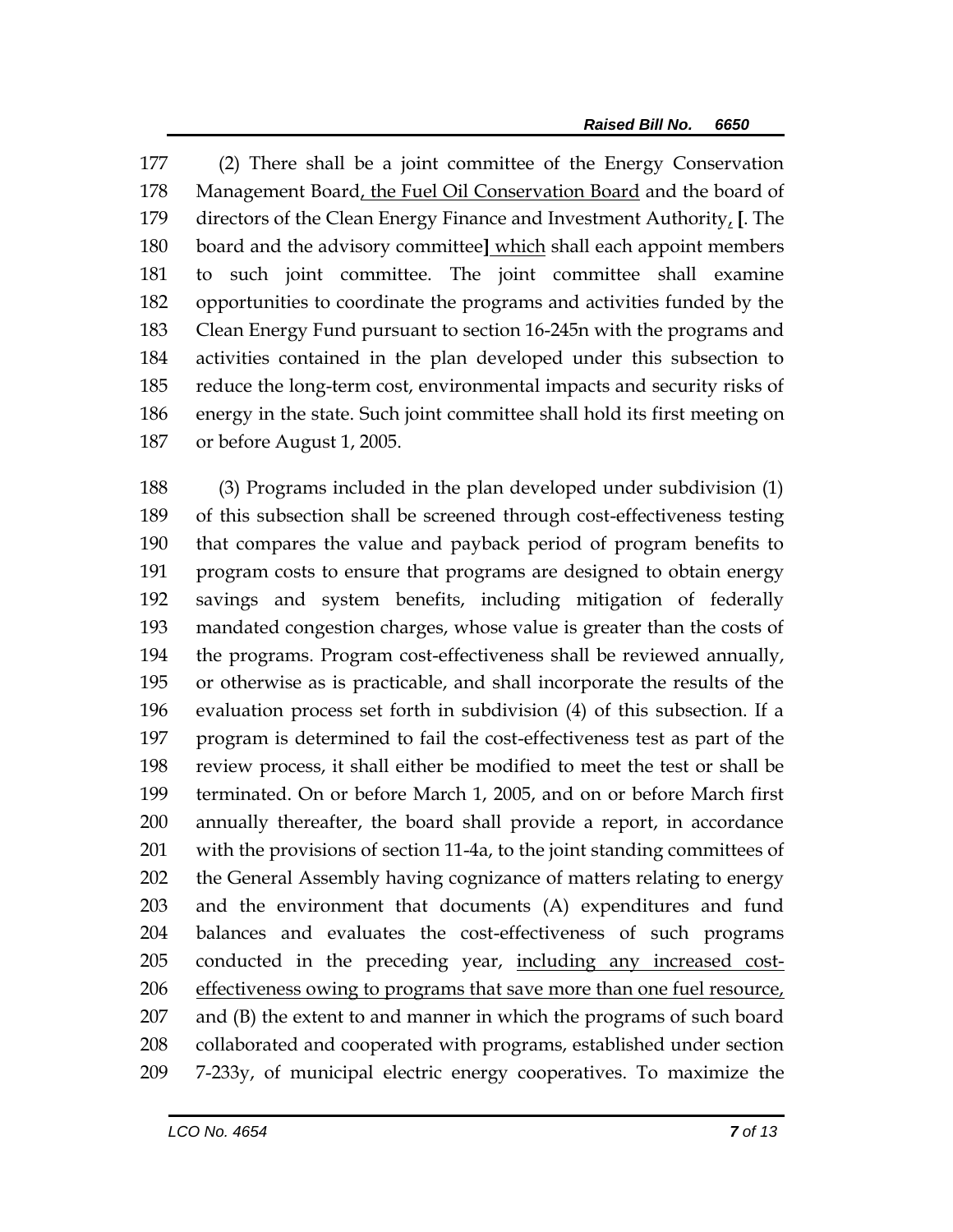reduction of federally mandated congestion charges, programs in the plan may allow for disproportionate allocations between the amount of contributions to the Energy Conservation and Load Management Funds by a certain rate class and the programs that benefit such a rate class. Before conducting such evaluation, the board shall consult with the board of directors of the Clean Energy Finance and Investment Authority. The report shall include a description of the activities undertaken during the reporting period jointly or in collaboration with the Clean Energy Fund established pursuant to subsection (c) of section 16-245n.

 (4) The Department of Energy and Environmental Protection shall adopt an independent, comprehensive program evaluation, measurement and verification process to ensure the Energy Conservation Management Board's programs are administered appropriately and efficiently, comply with statutory requirements, programs and measures are cost effective, evaluation reports are accurate and issued in a timely manner, evaluation results are appropriately and accurately taken into account in program development and implementation, and information necessary to meet any third-party evaluation requirements is provided. An annual schedule and budget for evaluations as determined by the board shall be included in the plan filed with the department pursuant to subdivision (1) of this subsection. The electric distribution and gas company representatives and the representative of a municipal electric energy cooperative may not vote on board plans, budgets, recommendations, actions or decisions regarding such process or its program evaluations and their implementation. Program and measure evaluation, measurement and verification shall be conducted on an ongoing basis, with emphasis on impact and process evaluations, programs or measures that have not been studied, and those that account for a relatively high percentage of program spending. Evaluations shall use statistically valid monitoring and data collection techniques appropriate for the programs or measures being evaluated.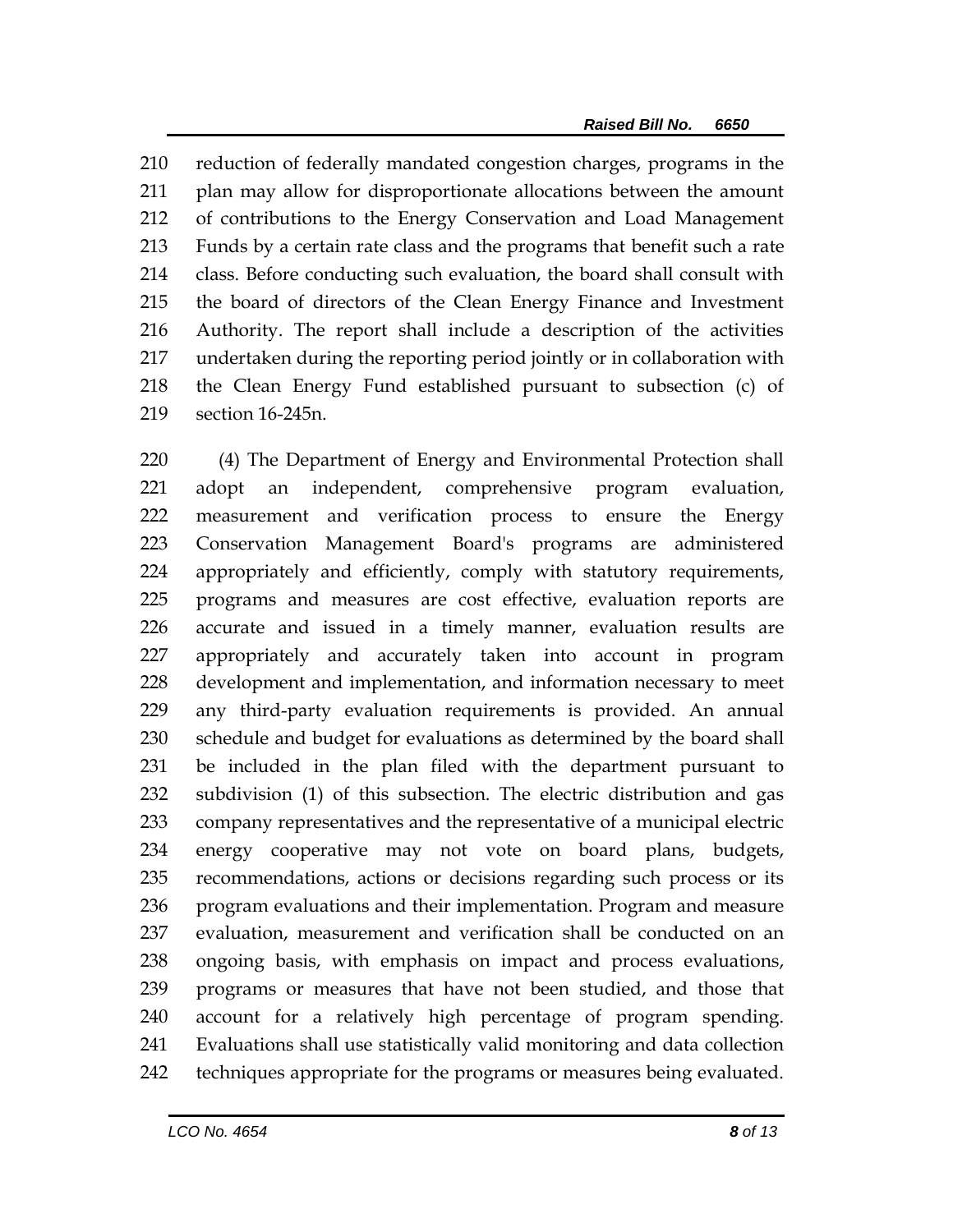All evaluations shall contain a description of any problems encountered in the process of the evaluation, including, but not limited to, data collection issues, and recommendations regarding addressing those problems in future evaluations. The board shall contract with one or more consultants not affiliated with the board members to act as an evaluation administrator, advising the board regarding development of a schedule and plans for evaluations and overseeing the program evaluation, measurement and verification process on behalf of the board. Consistent with board processes and approvals and department decisions regarding evaluation, such evaluation administrator shall implement the evaluation process by preparing requests for proposals and selecting evaluation contractors to perform program and measure evaluations and by facilitating communications between evaluation contractors and program administrators to ensure accurate and independent evaluations. In the evaluation administrator's discretion and at his or her request, the electric distribution and gas companies shall communicate with the evaluation administrator for purposes of data collection, vendor contract administration, and providing necessary factual information during the course of evaluations. The evaluation administrator shall bring unresolved administrative issues or problems that arise during the course of an evaluation to the board for resolution, but shall have sole authority regarding substantive and implementation decisions regarding any evaluation. Board members, including electric distribution and gas company representatives, may not communicate with an evaluation contractor about an ongoing evaluation except with the express permission of the evaluation administrator, which may only be granted if the administrator believes the communication will not compromise the independence of the evaluation. The evaluation administrator shall file evaluation reports with the board and with the department in its most recent uncontested proceeding pursuant to subdivision (1) of this subsection and the board shall post a copy of each report on its Internet web site. The board and its members, including electric distribution and gas company representatives, may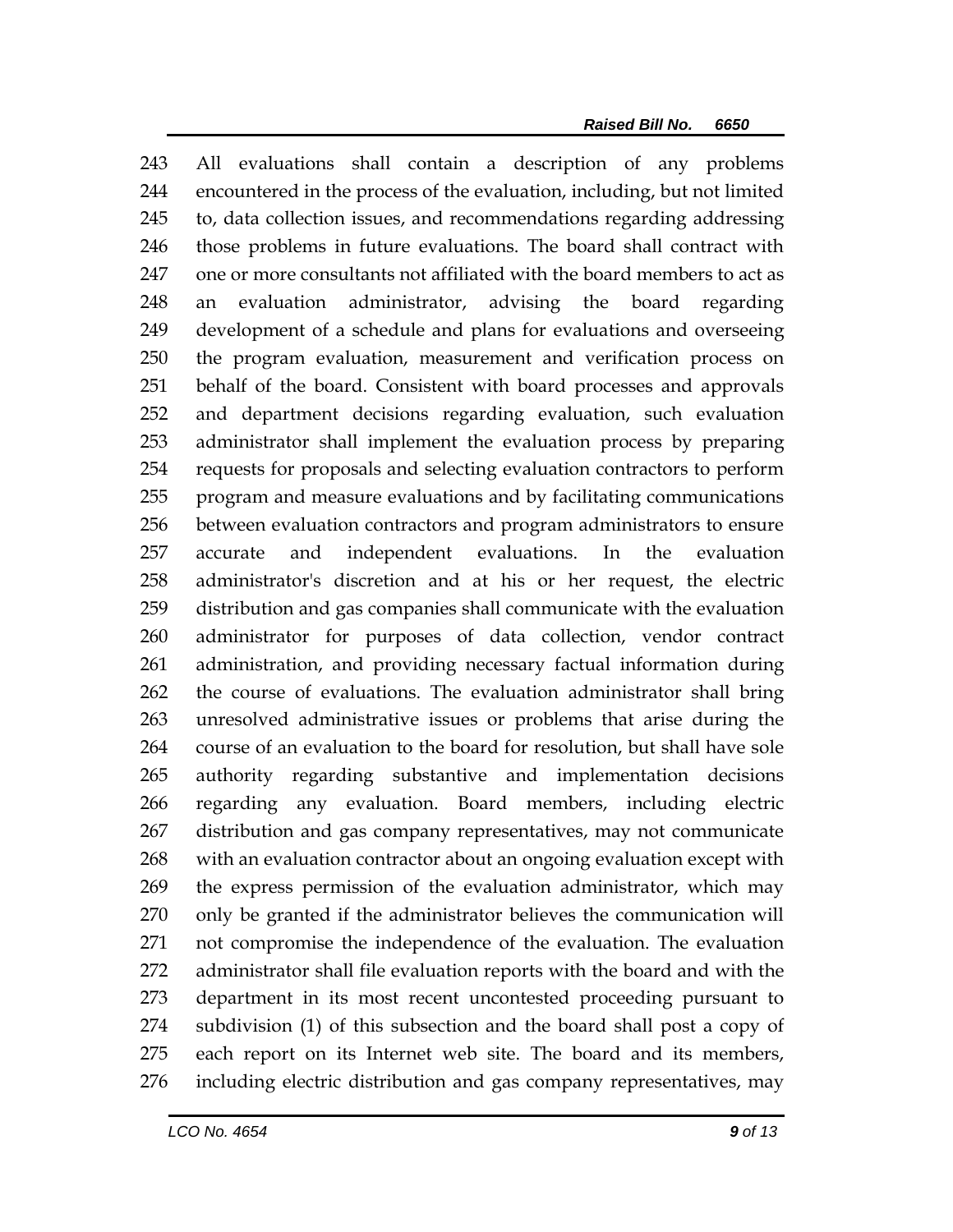file written comments regarding any evaluation with the department or for posting on the board's Internet web site. Within fourteen days of the filing of any evaluation report, the department, members of the board or other interested persons may request in writing, and the department shall conduct, a transcribed technical meeting to review the methodology, results and recommendations of any evaluation. Participants in any such transcribed technical meeting shall include the evaluation administrator, the evaluation contractor and the Office of Consumer Counsel at its discretion. On or before November 1, 2011, and annually thereafter, the board shall report to the joint standing committee of the General Assembly having cognizance of matters relating to energy, with the results and recommendations of completed program evaluations.

 (5) Programs included in the plan developed under subdivision (1) of this subsection may include, but not be limited to: (A) Conservation and load management programs, including programs that benefit low- income individuals; (B) research, development and commercialization of products or processes which are more energy-efficient than those generally available; (C) development of markets for such products and processes; (D) support for energy use assessment, real-time monitoring systems, engineering studies and services related to new construction or major building renovation; (E) the design, manufacture, commercialization and purchase of energy-efficient appliances and heating, air conditioning and lighting devices; (F) program planning and evaluation; (G) indoor air quality programs relating to energy conservation; (H) joint fuel conservation initiatives programs targeted at reducing consumption of more than one fuel resource; (I) public education regarding conservation; and (J) demand-side technology programs recommended by the integrated resources plan approved by the Department of Energy and Environmental Protection pursuant to section 16a-3a. The board shall periodically review contractors to determine whether they are qualified to conduct work related to such programs. Such support may be by direct funding, manufacturers'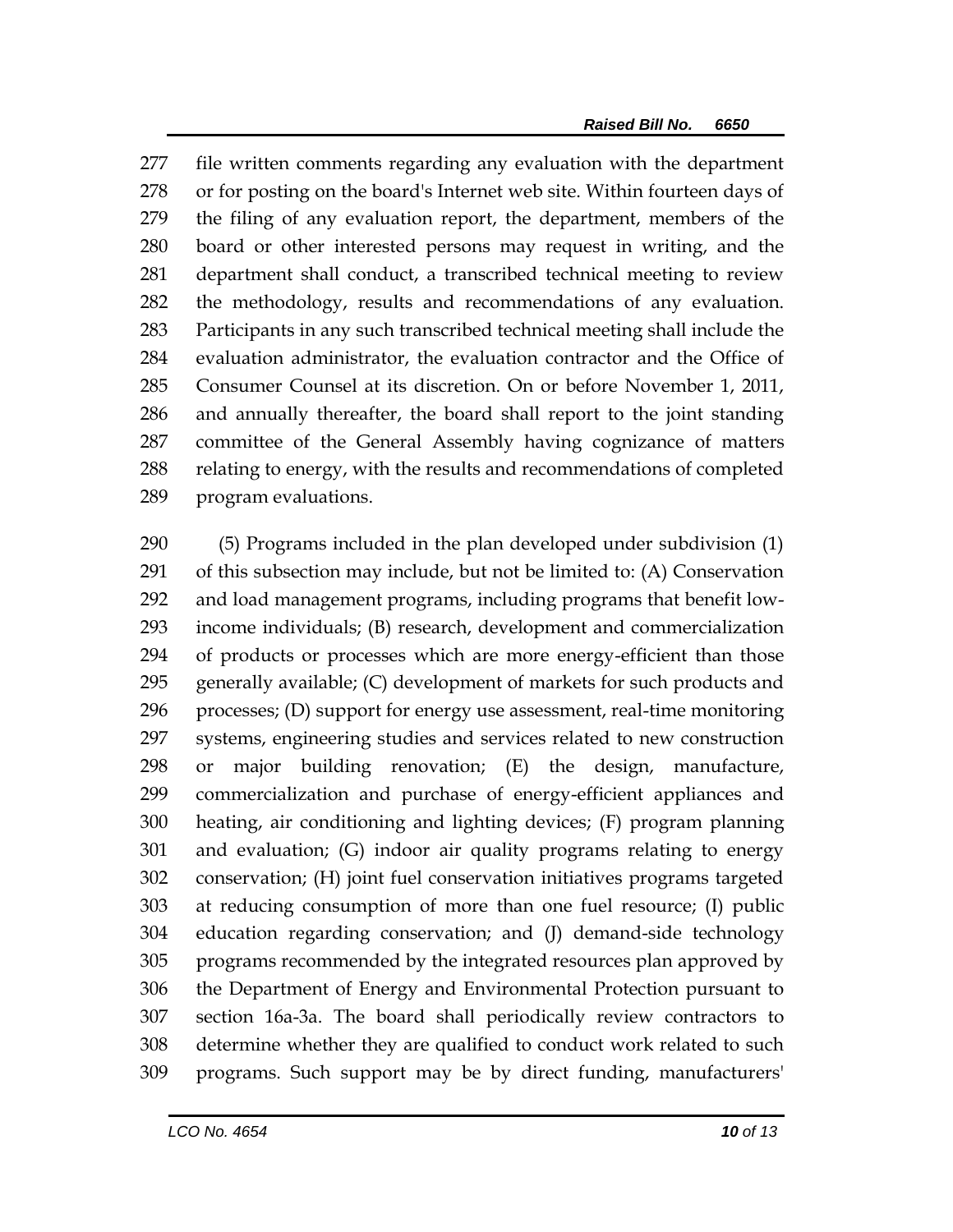rebates, sale price and loan subsidies, leases and promotional and educational activities. The plan shall also provide for expenditures by the Energy Conservation Management Board for the retention of expert consultants and reasonable administrative costs provided such consultants shall not be employed by, or have any contractual relationship with, an electric distribution company. Such costs shall not exceed five per cent of the total revenue collected from the assessment.

(e) Deleted by P.A. 11-80, S. 33.

 (f) No later than December 31, 2006, and no later than December thirty-first every five years thereafter, the Energy Conservation Management Board shall, after consulting with the Clean Energy Finance and Investment Authority, conduct an evaluation of the performance of the programs and activities of the fund and submit a report, in accordance with the provisions of section 11-4a, of the evaluation to the joint standing committee of the General Assembly having cognizance of matters relating to energy.

(g) Repealed by P.A. 06-186, S. 91.

 Sec. 5. Subsection (b) of section 16a-46h of the general statutes is repealed and the following is substituted in lieu thereof (*Effective July 1, 2013*):

 (b) After August 1, 2013, the costs of subsidizing such audits to ratepayers whose primary source of heat is not electricity or natural 333 gas shall not exceed five hundred thousand dollars per year. After July 1, 2014, the costs of subsidizing such audits to ratepayers whose primary source of heat is not electricity or natural gas shall not exceed 336 the amount collected pursuant to the excise tax established by section 3 of this act in the preceding twelve-month period.

 Sec. 6. Subsection (a) of section 16a-40*l* of the general statutes is repealed and the following is substituted in lieu thereof (*Effective July*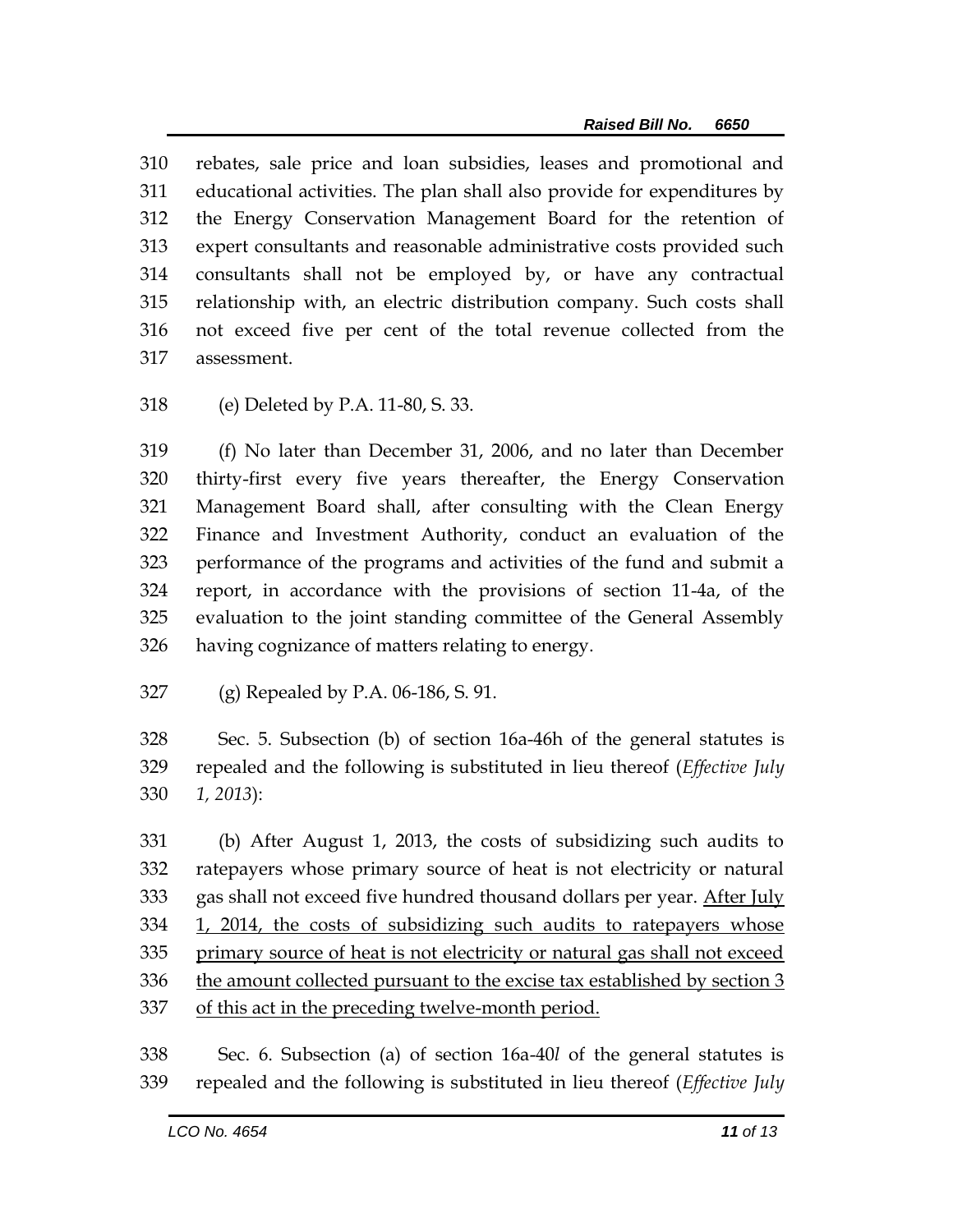340 *1, 2013*):

 (a) On or before October 1, 2011, the Department of Energy and Environmental Protection shall establish a residential heating equipment financing program. Such program shall allow residential customers to finance, through on-bill financing or other mechanism, the installation of energy efficient natural gas or heating oil burners, boilers and furnaces to replace (1) burners, boilers and furnaces that are not less than seven years old with an efficiency rating of not more than seventy-five per cent, or (2) electric heating systems. Eligible fuel oil furnaces shall have an efficiency rating of not less than eighty-six per cent. An eligible fuel oil burner shall have an efficiency rating of not less than eighty-six per cent with temperature reset controls. An eligible natural gas boiler shall have an annual fuel utilization efficiency rating of not less than ninety per cent and an eligible natural gas furnace shall have an annual fuel utilization efficiency rating of not less than ninety-five per cent. All eligible furnaces and boilers shall meet or exceed federal Energy Star standards. To participate in the program established pursuant to this subsection, a customer shall first have a home energy audit, the cost of which may be financed pursuant to subsection (b) of this section.

| This act shall take effect as follows and shall amend the following<br>sections: |                     |              |
|----------------------------------------------------------------------------------|---------------------|--------------|
|                                                                                  |                     |              |
| Section 1                                                                        | <i>July 1, 2013</i> | New section  |
| Sec. 2                                                                           | July 1, 2013        | New section  |
| Sec. 3                                                                           | July 1, 2013        | New section  |
| Sec. 4                                                                           | July 1, 2013        | 16-245m      |
| Sec. 5                                                                           | July 1, 2013        | $16a-46h(b)$ |
| Sec. 6                                                                           | July 1, 2013        | $16a-40l(a)$ |

## *Statement of Purpose:*

To (1) establish a heating fuel excise tax to provide funding for the implementation of cost-effective energy conservation programs, and (2) require any furnaces or boilers to be Energy Star compliant in order to qualify for the residential heating equipment financing program.